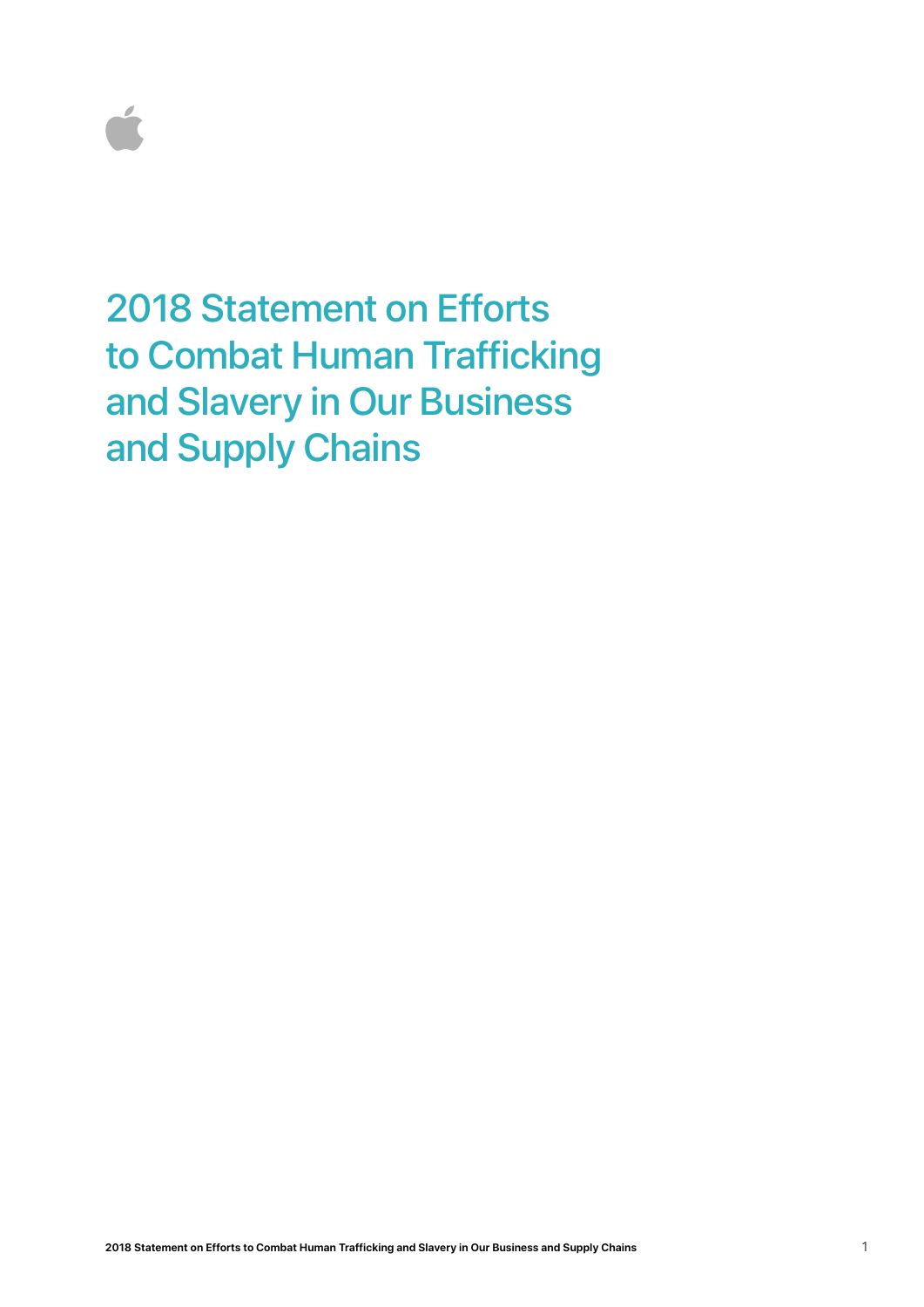# I. Introduction

Apple<sup>1</sup> is committed to treating everyone in our business and supply chain with dignity and respect, to upholding human rights across our global network of suppliers, and to protecting the planet. We set high standards to respect and empower those who build our products, while conserving the planet's resources.

Human trafficking and the use of involuntary labor are strictly prohibited in Apple's supply chain and "own" business.This prohibition is explicitly stipulated in the Apple Supplier Code of Conduct ("Supplier Code") and the related Apple Supplier Responsibility Standards ("Standards"). The Supplier Code is one of the strongest in the industry and helps to uphold the rights of the millions of people touched by our supply chain around the world. Apple conducts human rights due diligence across our supply chain, including at the deepest levels where minerals in our products may be sourced.

Apple designs and manufactures products requiring resources from all over the world, including from a global network of suppliers that provide materials, components, and product assembly. The operations of Apple's suppliers range in size from a few employees to hundreds of thousands employees, and in aggregate these suppliers employ millions of people at their respective facilities every year.

The California Transparency in Supply Chains Act of 2010 requires certain companies to disclose their efforts to eradicate slavery and human trafficking from their direct supply chains for tangible goods offered for sale and the U.K. Modern Slavery Act 2015 requires certain commercial organizations to prepare and publish a slavery and human trafficking statement for the financial year describing the steps, if any, the organization has taken during the financial year to ensure that slavery and human trafficking is not taking place in any of its supply chains and in any part of its own business.

This 2018 Statement on Efforts to Combat Human Trafficking and Slavery in Our Business and Supply Chains (the "Statement") reflects Apple's progress during 2018 (including the financial year ended in September 2018), and ongoing efforts, working collectively, to combat and prevent human trafficking, slavery, or servitude, forced, compulsory, or involuntary labor, and worst forms of child labor (as defined by the International Labour Organization ("ILO") in our supply chain and own operations.

## II. Apple Anti-Human Trafficking Policies and Supplier Code

#### **Apple's Management Oversight of Anti-Human Trafficking Policies**

Apple strictly prohibits human trafficking and the use of involuntary labor in our supply chain and "own" business. We have a robust internal management system overseeing Apple's anti-human trafficking business conduct policies and supply chain human rights due diligence programs.

Apple Europe Limited, Apple (UK) Limited and Apple Retail UK Limited whose financial year ended September 29, 2018. 1 The term "Apple" as used in this Statement refers collectively to Apple Inc. and its subsidiaries, including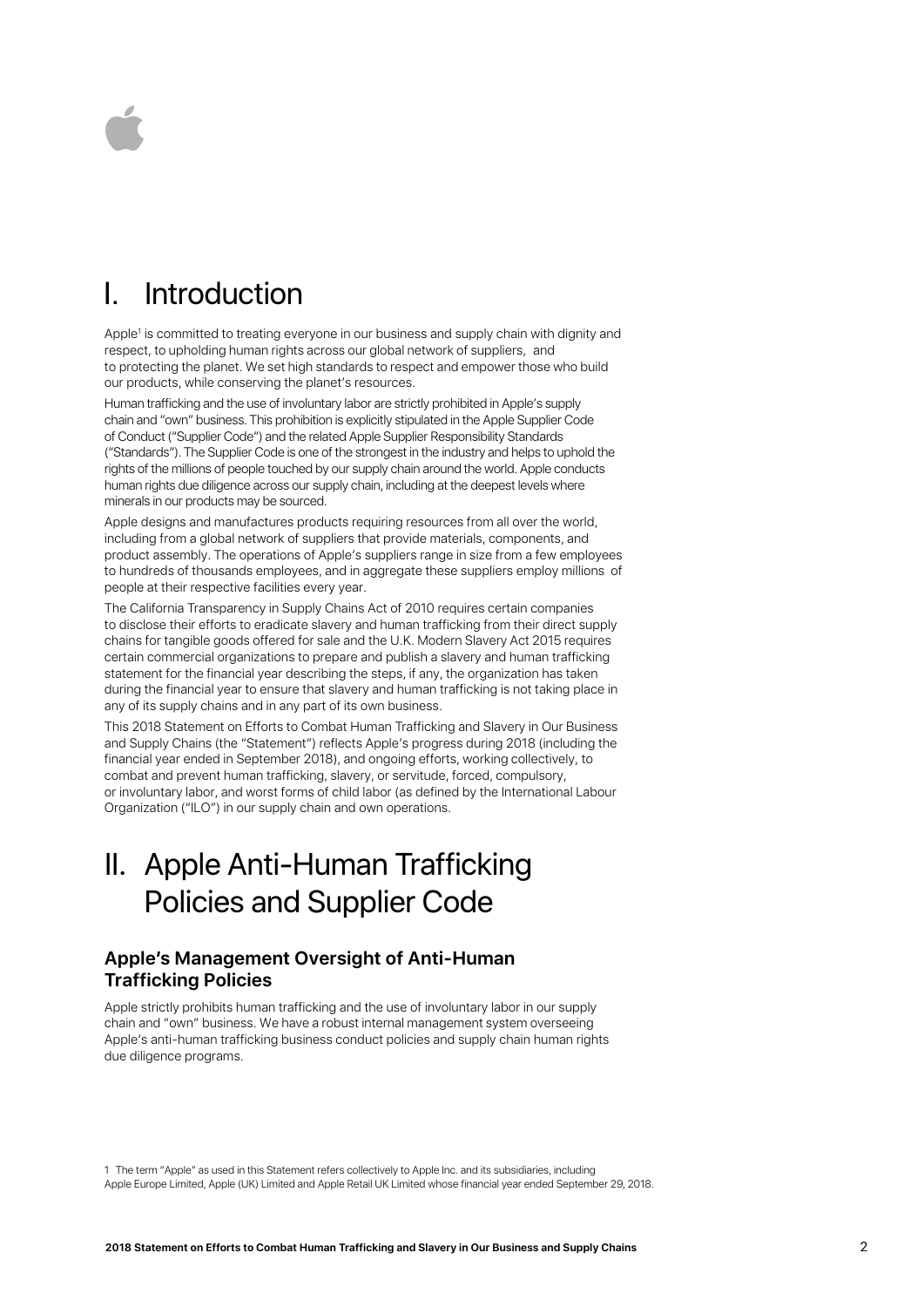Apple Inc.'s Board of Directors oversees its CEO and other senior management in the competent and ethical operation of Apple on a day-to-day basis, including implementation of Apple's programs.

A number of cross-functional teams are responsible for carrying out related efforts with respect to Apple's anti-human trafficking policies, including our Global Security, Business Conduct, and Supplier Responsibility ("SR") teams. The Global Security team sits within Apple's Legal group and seeks to identify risks across the enterprise and mitigate them with efficient and effective security solutions. The Business Conduct team also sits within Apple's Legal group and works to have Apple conduct business ethically, honestly, and in full compliance with applicable laws and regulations. The SR team sits in Apple's World Wide Operations group and seeks to coordinate activities related to our Supplier Code and our strategy to eradicate modern slavery. It works across a number of Apple business groups, teams and functions, including, but not limited to, Apple's Global Security Investigations and Child Safety ("ICS") team, Business Conduct, Legal, Finance, Product Design, Procurement, Manufacturing Operations, and Retail groups. Members of the Apple groups regularly consult with senior management to review progress and set ongoing strategy.

### **Apple's Anti-Human Trafficking Policy**

Apple conducts business ethically, honestly, and in full compliance with applicable laws and regulations. This applies to every business decision in every area of the company worldwide. Apple's Business Conduct policy and related business conduct principles apply to employees, independent contractors, consultants, and others who do business with Apple. If employees, consultants, or others know of a possible violation of Apple's Business Conduct policy or legal or regulatory requirements, they are required under the policy to notify a manager, Human Resources, Legal, Internal Audit, Finance or Apple's Business Conduct helpline. Failure to comply with Apple's Business Conduct policy, or failure to report a violation, may result in disciplinary action up to and including termination of employment or the end of an individual's working relationship with Apple.

Apple's Anti-Human Trafficking Policy, which is a part of Apple's Business Conduct & Global Compliance program, is provided to all new employees. The policy requires that an Apple employee who becomes aware of a violation of the policy, such as engaging in severe forms of trafficking in persons or using forced labor, report this condition to Apple's Business Conduct team or to a third-party hotline.

We are dedicated to protecting children throughout our ecosystem wherever our products are used and have continued to support innovation in this space. Apple's ICS team supports implementation of our robust policies focused on child protection at all levels of our software platform and throughout our supply chain.

#### **Apple's Supplier Code of Conduct**

We are committed to the highest standards of social and environmental responsibility, ethical conduct, and human rights. Our suppliers are required to provide safe working conditions, treat their employees with dignity and respect, conduct business fairly and ethically, and use environmentally responsible practices wherever they make products or perform services for Apple. Suppliers are required to operate in accordance with our Supplier Code and in full compliance with all applicable laws and regulations.

Apple's Supplier Code draws upon internationally recognized standards, including the United Nations ("UN") Universal Declaration of Human Rights, the UN Guiding Principles on Business and Human Rights ("UN Guiding Principles"), the ILO's International Labor Standards, and the Organisation for Economic Co-operation and Development Due Diligence Guidance for Responsible Supply Chains of Minerals from Conflict-Affected and High Risk Areas ("OECD Due Diligence Guidance").

The Supplier Code applies at all levels of our supply chain, including labor agents and recruiters and areas where the materials for our products may be sourced. In 2012, we extended our Supplier Code beyond manufacturing into the service domain to include AppleCare contact centers, logistics, and repair centers. Since 2015, the Supplier Code has been applied to Apple's retail supply chain and suppliers that provide janitorial and other services to Apple's retail stores worldwide. In 2018, we took steps to further strengthen implementation of our Supplier Code at the initial stages when labor is recruited.

Suppliers are required to adhere to the Supplier Code and Standards, including any subsequent amendments or updates. Suppliers are also required to apply our requirements to their suppliers, and so forth, through all levels of the supply chain. If a supplier is unwilling or unable to meet our requirements, the supplier risks being removed from Apple's supply chain. To date, 20 manufacturing supplier facilities have been removed from our supply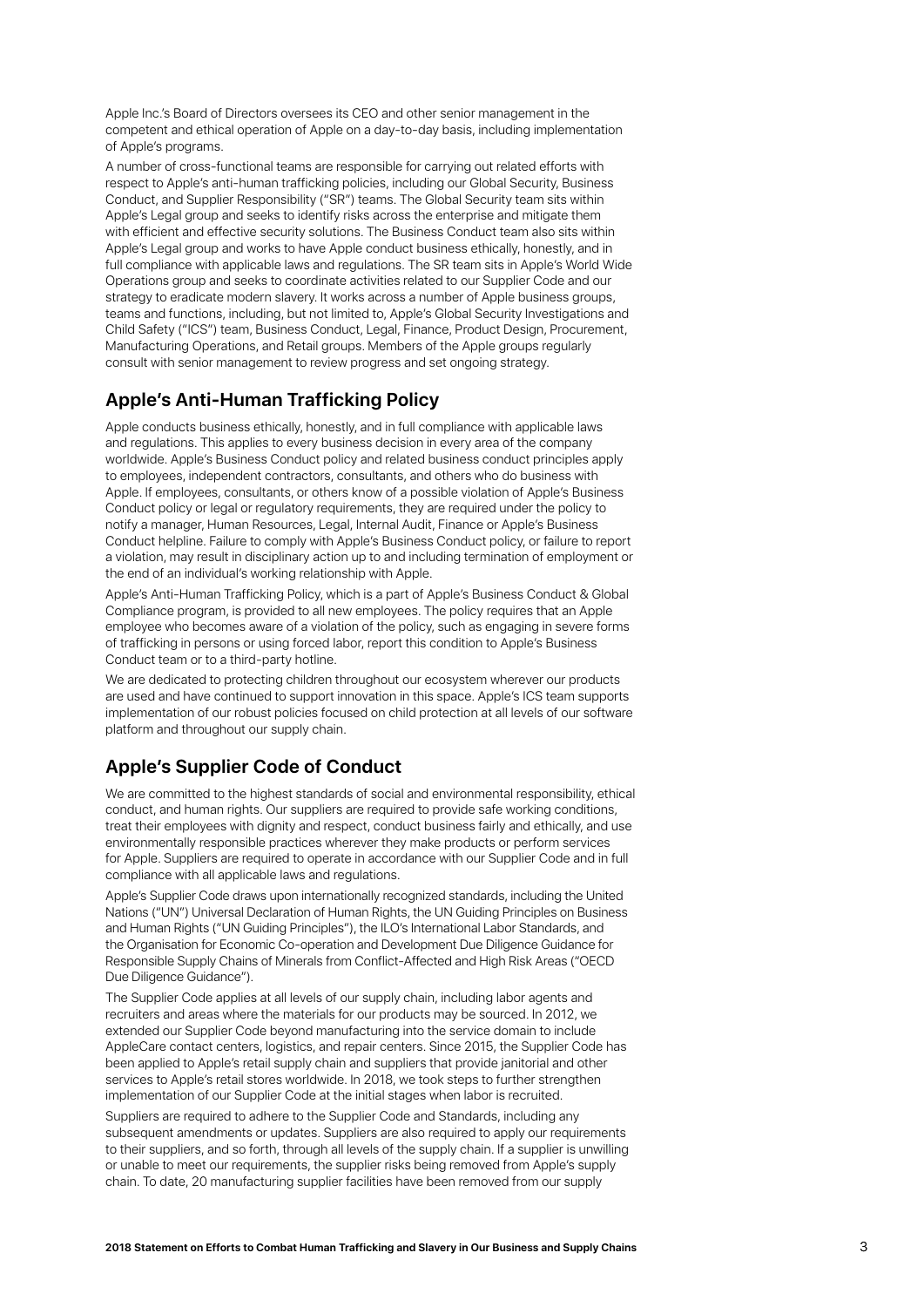chain. Smelters and refiners deeper in our supply chain are held to similar standards and if they exhibit a lack of commitment to meet our Supplier Code and Standards, they risk losing Apple's business. In 2018, five tin, tantalum, tungsten, and gold, and two cobalt smelters and refiners were removed from our supply chain. The names of these suppliers have been included on a "Do Not Source List" that is published on an internal website available to Apple employees.

The Supplier Code is published in 15 languages and is publicly available on [apple.com.](http://apple.com) To maintain and continually raise our high standards, we reevaluate our Supplier Code and Standards annually to ensure that it upholds human rights and reflects the values expected by Apple and our stakeholders. Each year, we publicly report on Supplier Code compliance, including how our suppliers are assessed on all labor and human rights protections outlined in the Supplier Code.

#### **Prevention of Involuntary Labor Requirements**

The Supplier Code is supplemented by the Standards that include a range of human rights topics, such as anti-discrimination and abuse; prevention of underage labor; juvenile and student worker protections; working hours management; wages, benefits, and contracts; and responsible sourcing of materials. In addition, the Standards include detailed sections covering anti-modern slavery-related requirements, including: prevention of involuntary labor, third-party employment agencies, and foreign contract worker protections (collectively, the "Prevention of Modern Slavery Standards").

We believe an individual should not have to pay to work. Apple has a zero tolerance policy for any supplier employee paying fees for employment at any of our suppliers, even if those fees fall within the legal limits of the supplier's operating country. In 2008, we made debt-bonded labor a core violation of our Supplier Code and limited permissible fees to one month's wages. In 2015, we went further to mandate that zero fees could be charged to prospective workers for recruitment opportunities, even if those fees fell within the legal limits of the supplier's operating country. When fees are charged, Apple requires direct remedy, and suppliers must repay any fees paid by their employees to obtain their jobs.

## III. Evaluating Risks in Our Supply Chain (Verification)

Apple conducts human rights due diligence throughout the supply chain to assess potential negative human rights impacts and identify salient human rights risks, including with respect to risks of human trafficking and slavery. Strategies developed and implemented include ones focused on eliminating unethical labor practices with the aim of protecting people in our supply chain and eradicating debt-bonded labor.

Through our responsible procurement program, we assess new suppliers before they enter our supply chain and before business is awarded. A dedicated team in Apple's Product Operations group uses a supplier selection framework that includes comprehensive questions on human rights and risks of human trafficking, including on debt-bonded labor. In 2018, we enhanced this framework to assess labor recruitment risks deeper in the supply chain and earlier in a supplier's hiring process.

We continuously strengthen our efforts to uphold the rights of foreign-contract workers in our supply chain. When labor supply is limited in one country but plentiful in another, some suppliers rely on third-party recruiters to secure foreign-contract workers from countries such as the Philippines, Nepal, Thailand, Indonesia, and Vietnam. A foreign contract worker is a person who seeks employment in a country other than the one of which he or she is a citizen. Of the millions of people who work at Apple supplier facilities every year, a small percentage are foreign contract workers. These individuals can be particularly vulnerable to debt-bonded labor, a form of modern slavery. Debt-bonded labor occurs when a person is forced to work in exchange for the repayment of a debt or other obligation—sometimes levied as a fee for receiving a job in the first place.

In 2018, we took steps to map our labor supply chain in greater detail to better understand the movement of foreign contract workers and to identify which geographic corridors created the most risk and vulnerabilities for individuals entering our supply chain. As part of this mapping process and risk analysis we used publicly available information including the United States Department of State Trafficking in Persons Report, and the Global Estimates of Modern Slavery, published by the ILO and Walk Free Foundation in partnership with the UN International Organization for Migration ("IOM"). Our risk analysis informed both our supplier audit selections and programming decisions. Apple also partnered with experts in the field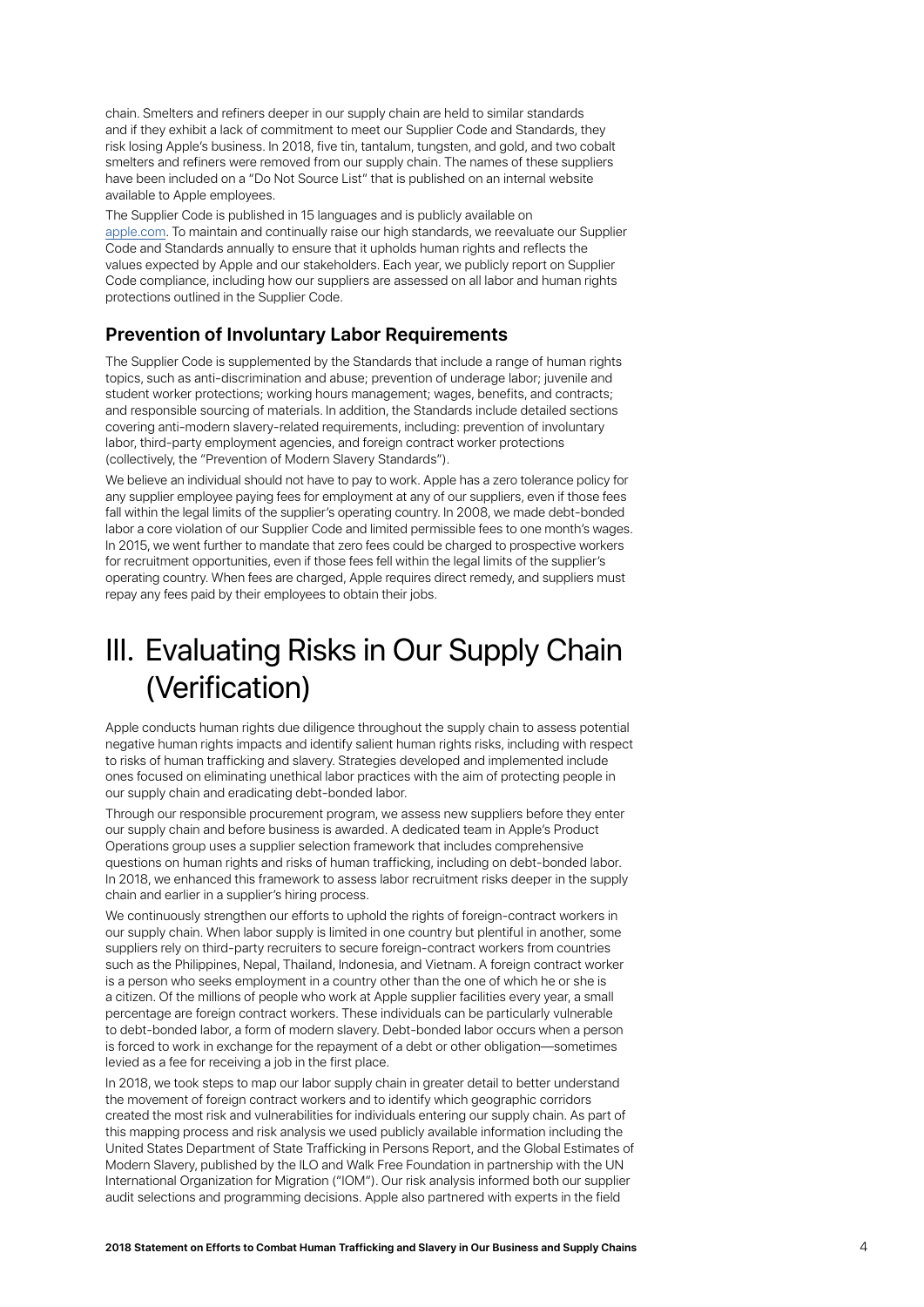and utilized services of third party auditors to identify, assess and manage risks of human trafficking in the supply chain.

#### **Deeper in Our Supply Chain**

We also look for issues outside of audits and other key verification activities. Apple integrates human rights due diligence across all levels of our supply chain, including where minerals in our products may be sourced. Apple is proud to be recognized as a worldwide leader in the responsible sourcing of minerals in our products. Our responsible minerals sourcing programs are informed by and designed to conform in all material respects with the OECD Due Diligence Guidance.

In 2010, we were one of the first company to map our supply chain, including from manufacturing to the smelter and refiner level for tin, tantalum, tungsten, and gold ("3TG"). In 2014, we started mapping our supply chain for cobalt and completed that mapping in 2016. In 2018, 100% of our identified 3TG and cobalt smelters and refiners participated in independent third party audits. Apple's independent third party audits go beyond conflict to consider human rights risks. In 2018, we expanded our efforts to measure the impact of minerals due diligence systems on people in mining communities. In addition, we funded an international expert and an organization specializing in land rights to conduct initial research for a human rights impact assessment ("HRIA") of the impact of a potential minerals traceability project on a local community in the Democratic Republic of the Congo ("DRC"). The HRIA results informed Apple's decision-making with respect to the location of the potential project.

Apple believes that empowering independent voices in the supply chain is critical to identifying, assessing, and remedying risks related to human trafficking and involuntary labor. In 2018, we continued to provide funding to the Fund for Global Human Rights, an organization that supports local human rights defenders and local activists in multiple countries, including in the DRC. Apple also continued to support the International Tin Association's International Tin Supply Chain Initiative whistleblowing mechanism in the DRC that allows people to anonymously voice concerns in their local language related to the extraction, trade, handling, and export of minerals so allegations of misconduct can be surfaced and reported.

## IV. Audits and Internal Accountability

#### **Apple's Internal Monitoring Process**

All Apple employees participate in a mandatory, annual Business Conduct training that includes education on Apple's Anti-Human Trafficking Policy. The policy describes the escalation process by which employees and other third parties may report violations related to the policy to Apple's Business Conduct team or through anonymous reports via a third-party hotline. Any violation of the Anti-Human Trafficking Policy or the applicable U.S. Federal Acquisition Regulation<sup>2</sup> may result in disciplinary action, including, but not limited to, employee termination. Apple verifies that its employees are legally authorized to work in the jurisdiction for which they are hired. Apple is also an equal opportunity employer and does not discriminate on the basis of race, color, creed, religion, sex, national origin, marital status, age, sexual orientation, gender identity characteristics or expression, genetic information, physical or mental disability, pregnancy, medical condition, or U.S. military or protected veteran status in all aspects of employment.

#### **Supply Chain Audits and Capability-Building Program**

Every year, we audit supplier performance against our Supplier Code. Unique to Apple's process is the training and capability building that accompanies each audit. Driving some of the highest standards in the world means continuously raising them, and helping our suppliers meet them. In 2018, we completed 770 Apple-managed supplier audits covering manufacturing facilities, logistics and repair centers, and contact center facilities. If we discover that standards aren't being met, we work side by side with suppliers to help them improve.

Apple selects upcoming supplier audits based on a number of factors, including geographic risk, previous audit performance, manufacturing process risks, and planned spend. We also

<sup>2</sup> Providers of goods and services to the U.S. Government are required to comply with the applicable Federal Acquisition Regulation and its requirements, which include a policy prohibiting activities that contribute to or upport human trafficking and forced labor.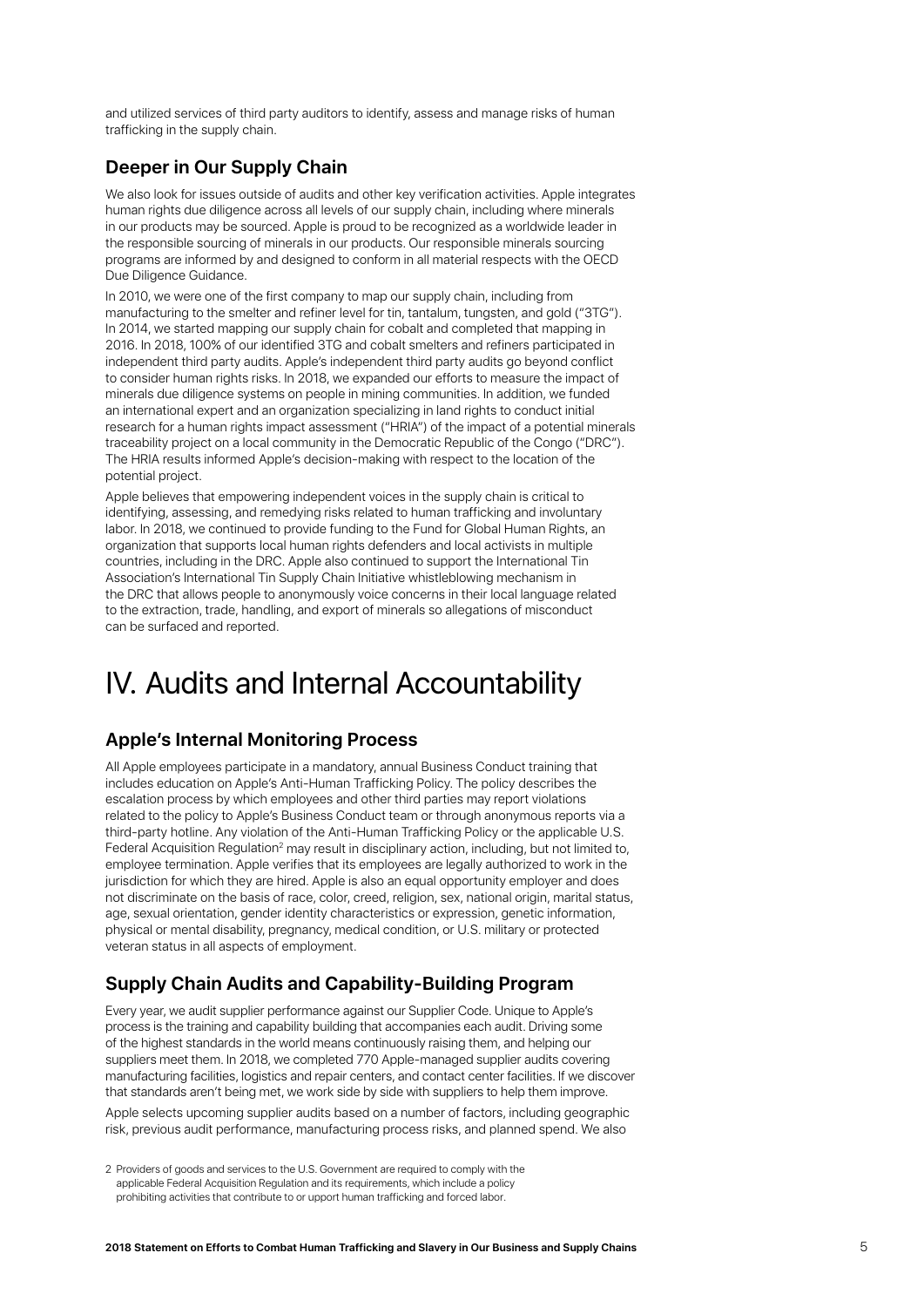take into account concerns brought to us by internal teams, external stakeholders, and nongovernmental organizations ("NGOs") to make decisions about audit selection. In addition to regular, pre-scheduled audits, we randomly select facilities for unannounced audits by Apple or independent third-party auditors. These surprise audits help encourage our suppliers to continue to meet our standards at all times—not just during scheduled visits.

Apple-managed audits in 2018 covered 93 percent of Apple's supplier direct spend. Applemanaged audits typically take multiple days. Over 500 criteria are evaluated to ensure compliance and identify improvement areas against our Supplier Code. Every year, we provide a public update on our progress through our Supplier Responsibility Progress Report and have done so for over a decade.

#### **Specialized Debt-Bonded Labor Audits**

To further strengthen implementation of our Prevention of Modern Slavery Standards, we use a specialized bonded-labor auditing process in certain high-risk environments, such as in highrisk geographies, in areas where employment of foreign contract workers typically occurs, and in the case of first-time audits of suppliers. Each assessment includes an Apple employee and a third-party auditor. In 2018 specialized debt-bonded labor audits were conducted in Taiwan, Vietnam, Thailand, Japan, Singapore, Malaysia, and the United Arab Emirates.

The purpose of the audits is to identify and verify that no fees were paid by foreign contract workers and identify gaps in procedures for recruiting, contracting, and managing foreign contract workers. Each audit includes a check of corresponding documents from suppliers and labor agents, and interviews with labor agents and foreign contract workers.

We review a supplier's policies and procedures with respect to monitoring by the supplier of its labor agencies, including legal, recruitment, payroll, disciplinary records, grievance systems, communication protocols, and dormitory management. Typically, over 50 document and record types are evaluated.

Worker interviews are an integral part of the specialized debt-bonded labor audits. Workers who participate in these interviews come from a representative sample of a country of origin, labor agencies used, on-boarding dates, work positions, work shifts, and gender. Interviews are conducted without supplier management present, and in the workers' native language(s). After interviews, workers are given a phone number, so they have the opportunity to securely and confidentially provide additional feedback to our team, including anything they consider to be unethical behavior. We encourage workers to report any retaliation to us, and we, along with our third-party audit partners, follow up with all suppliers to address any reported issue. In 2018, nearly 36,000 phone calls were made to workers to ensure that they were not retaliated against for sharing a concern. We also have an internal system that enables our employees to alert Apple if they perceive an issue within their office, or if they visit a facility and see or hear something of concern. Following each submission, Apple investigates the reported issue to determine whether the report identifies a violation of our Supplier Code and Standards. In 2018, 17 incidents were reported and investigated, with the SR team following up on each within 24 hours.

#### **Addressing Code Violations and Remedy**

We consider any violation of core elements of the Supplier Code to be the most serious breaches. These include cases of underage or involuntary labor, human trafficking, document falsification, or intimidation of or retaliation against workers for participating in audits. If debt-bonded labor is uncovered, immediate action is taken:

Debt-Bonded Labor Corrective Action Process





3. Signs terms Supplier signs

repayment terms





1. Violation identification Apple assessor and third-party auditor<br>identify debt-bonded identify debt-bonded labor violation

2. Violation communication Apple communicates violation to supplier senior management

probation terms and 4. Repayment plan Supplier submits repayment plan for Apple approval

6. Payment verification

Third-party auditor verifies repayment at supplier site

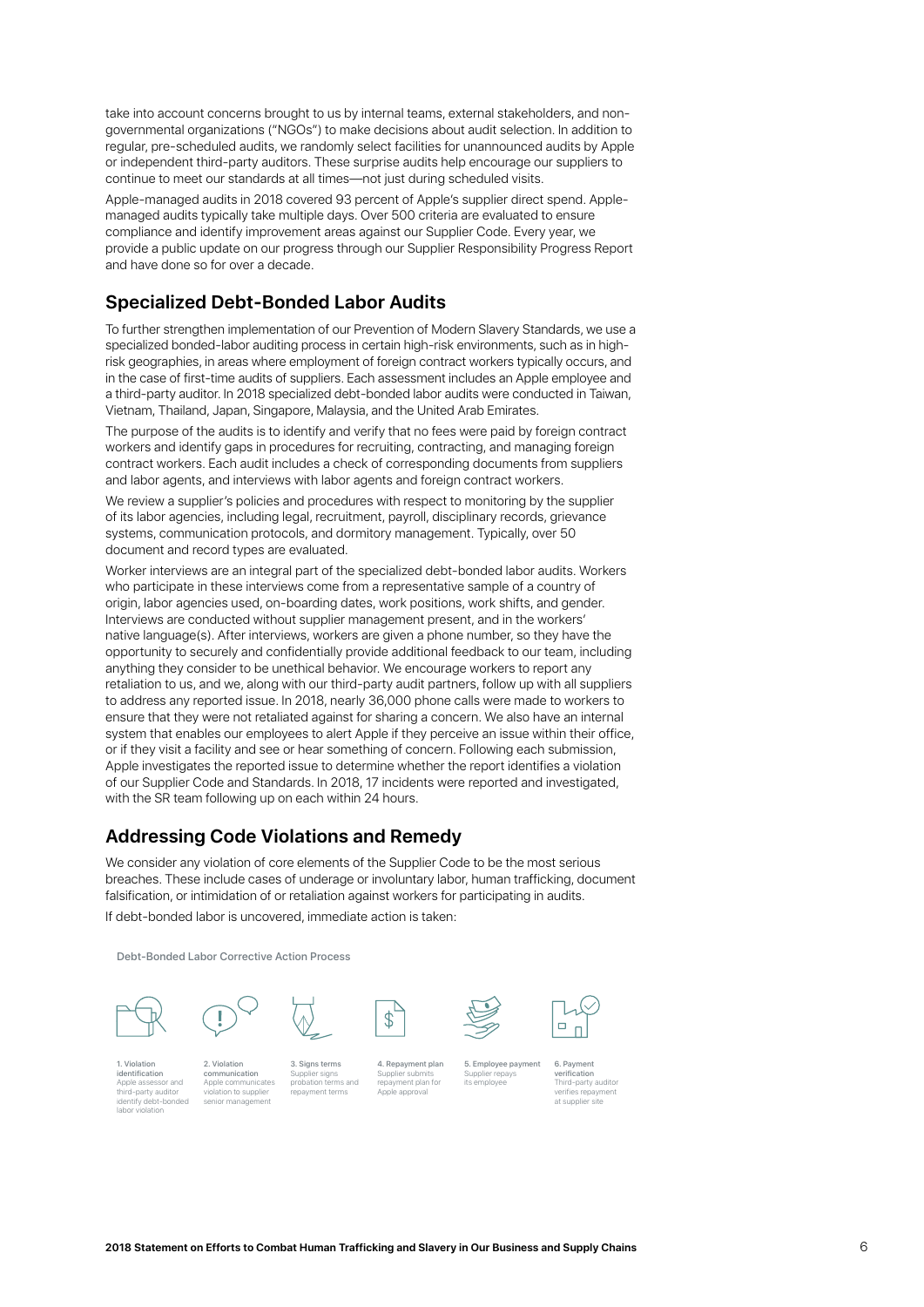When a core violation is identified, Apple issues a Notice of Probation directly to the president or CEO of the supplier, and we work to reduce production volumes at the offending supplier. Core violations are required to be addressed immediately. When appropriate, we also report these violations to local authorities.

Any supplier with a documented core violation is placed on probation until successful completion of their next audit. During probation, the issue is monitored closely by Apple auditors, and if we believe the supplier is not truly committed to corrective action, we consider terminating our business relationship.

Apple is committed to continuing our efforts to root out and remediate instances on debtbonded labor from our supply chain. When the Supplier Code is not met, we believe direct remedy is required. This includes a supplier repaying any fees paid by supplier employees to obtain their jobs. Since 2008, US\$30.9 million in recruitment fees have been repaid to 36,137 employees by suppliers. In 2018, two cases of debt-bonded labor were uncovered in Japan at two supplier sites. In each case, the supplier was required to repay all fees to their impacted employees. A total of US\$616,000 in recruitment fees was repaid to 287 supplier employees.

Reimbursement amounts are based on the range of fees identified through worker interviews and cross verification with applicable labor agencies or the supplier. The average of the total self-reported fees is taken per category as outlined in the Standards. Fee categories are outlined in detail in our Prevention of Modern Slavery Standards which are publicly available. If there is a dispute on the fee scope, amount, or date of repayment, Apple engages directly with the supplier to address the objection and enforce repayment to impacted workers. Finally, through third party auditors, Apple conducts verification of all payments made.

\$  $\bigcup$ 

recruitment fees repaid to 36,137 supplier employees by suppliers since 2008

 $$/$ 616<sup>K</sup>

recruitment fees repaid to 287 supplier employees by suppliers in 2018

# V. Training and Capability Building

### **Training Apple Employees on Anti-Trafficking Policy**

Apple employees learn about the risk of trafficking in our supply chain during Apple's Business Conduct training. In 2018,100% of Apple's employees, as well as interns and flexible workforce, were trained on Apple's Anti-Human Trafficking Policy as part of Apple's annually required mandatory Business Conduct training program. Apple employees are encouraged to use mechanisms such as our Business Conduct helpline to report and discuss potential issues, including forced labor. All Apple corporate employees are provided annually with information on the Supplier Code and Apple's SR issue reporting process, and they are instructed to report anything that might be considered a violation, including forced labor, trafficking, or ethical violations. In addition to annual training, employees supporting Apple's government contracting efforts also receive additional training from the Business Conduct team to ensure their knowledge and awareness of legal requirements.

### **Capability-Building Apple Supply Chain Partners on Anti-Trafficking Policy**

To support capability building of our suppliers, Apple's SupplierCare platform provides tutorials to educate suppliers on the Supplier Code requirements and best practices for business conduct. Tutorials range in topics from foreign contract worker protections to the responsible sourcing of minerals. New suppliers are enrolled in a three-month on-boarding process prior to their initial assessment. Apple also provides suppliers ongoing remote technical support, and, in some cases, onsite training to increase their understanding of the Supplier Code.

Certain suppliers, such as those that provide janitorial and facilities services to Apple retail stores and other sites, also receive specialized training related to human trafficking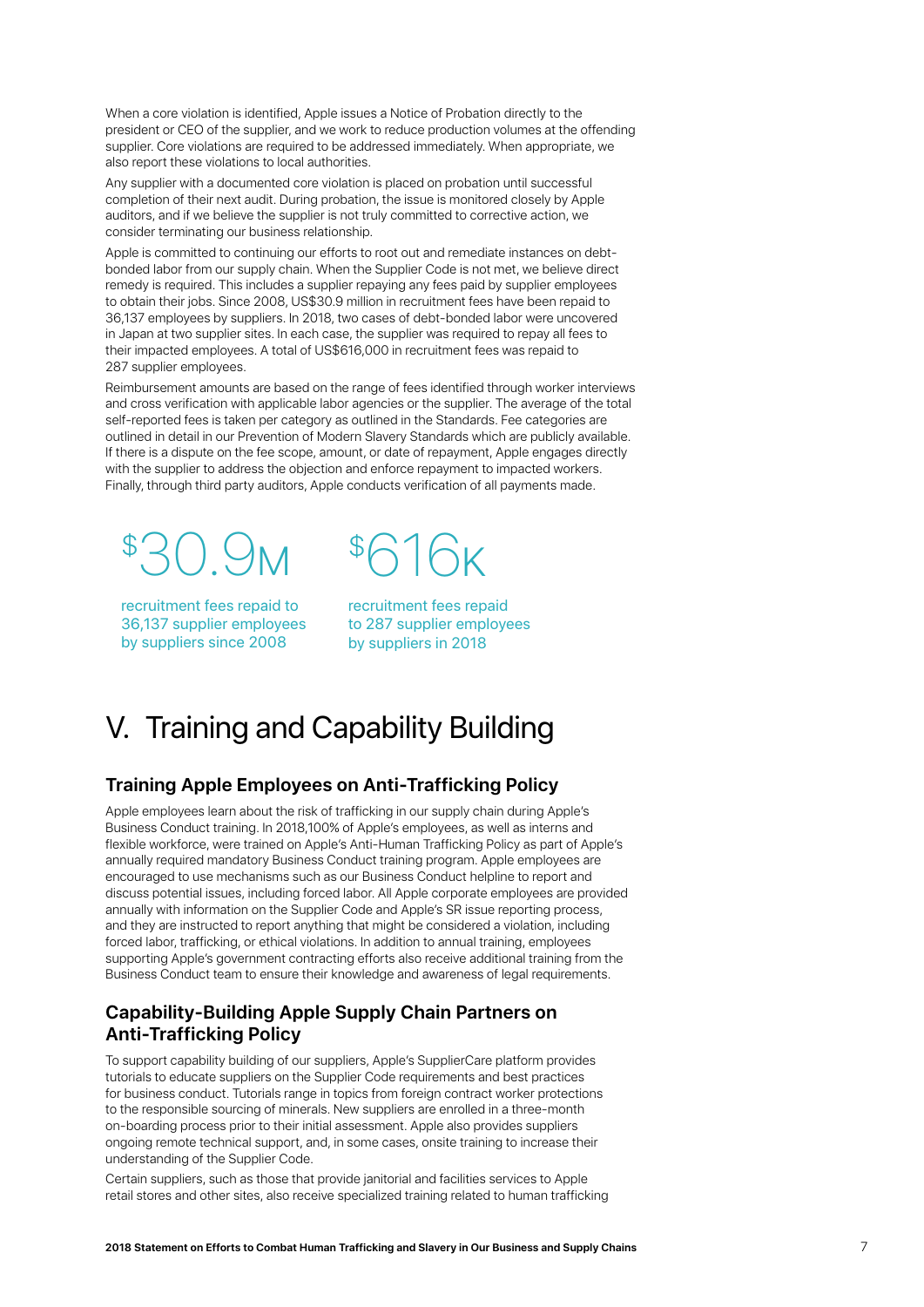prevention and ways to mitigate risks associated with debt-bonded labor that are specific to the service supply chain.

In addition, programs are also in place to ensure that people in Apple's supply chain understand their workplace rights and that those rights are respected. Under the Supplier Code and Standards, suppliers are required to educate workers on Apple's Prevention of Modern Slavery Standards and must provide contracts that accurately describe an employee's work; a clear account of wages and benefits, including leave; and information on Apple's zero tolerance policy on recruitment fees. Suppliers also are required to have supplier employees attend a new-hire orientation training on local labor laws and the human rights protections outlined in the Supplier Code. Since 2007, 17.3 million people in Apple's supply chain have been trained on their workplace rights.

In 2018, we took steps to strengthen implementation of Apple's standards at the recruitment level with the aim of moving further from remedy to prevention. Apple continued to partner with the IOM to develop tools and trainings for suppliers on topics such as conducting worker interviews.

Through participating labor agents, we have taken steps to educate prospective supply chain employees about their workplace rights before they leave their country of origin, including strengthening pre-departure orientations where individuals are educated on their labor rights, contract terms, the culture of their new country of employment, and how to anonymously report illegal practices and abuse. Since 2015, pre-departure orientations have been organized in six different locations, benefitting migrant workers from Philippines, Indonesia, Nepal, and Vietnam.

In 2018, we enhanced our program to work directly with labor agencies in sending countries to focus beyond the content of training, to effective methods of delivering the training. Five of the largest labor agencies who provide foreign contract workers to our supply chain participated in training to effectively deliver a pre-departure orientation to foreign contract workers in their primary language. Together these agencies account for sending approximately 15,000 foreign contract workers abroad every year.

## VI. Going Beyond: Working Together for Progress

Our commitment to people reaches beyond our supply chain. Apple's ICS team maintains strong partnerships with law enforcement agencies, governments, NGOs and non-profit organizations whose work is focused on protecting children online, as well as children located in the communities around our manufacturing sites. Apple has created and rolled out a worldwide child-safety training program to educate law enforcement on, as well as technical training on how to use, Apple devices and software. We have trained thousands of law enforcement officers all around the world.

In addition to these partnerships, we are an active member of Internet Watch Foundation and The Technology Coalition, organizations dedicated to eradicating child sexual abuse. We are a sponsor of the Crimes Against Children Conference, which is the largest conference of its type in North America. The yearly conference attracts more than 6,000 law enforcement officers, social workers, probation and parole officers, computer forensic experts and members from private industry.

We seek industry-wide progress, and work in the collective to encourage others to join us in our commitment to people and tackle supply chain challenges together. In 2018, Apple chaired the board of the Responsible Business Alliance; served on the Steering Committee of the Responsible Minerals Initiative; and served on the Responsible Labor Initiative, of which we were a founding member. We convened stakeholder groups on responsible recruitment and presented our Bonded Labor remediation program at conferences such as the Responsible Business Alliance Annual Conference. To strengthen our efforts deeper in the supply chain, we served on the Governance Committee of the Public-Private Alliance for Responsible Minerals Trade, and continued our participation in the European Partnership for Responsible Minerals.

We also develop and share tools with the aim of working to increase protections for people in the supply chain. In 2018, we completed the transition of Apple's Risk Readiness Assessment ("RRA") tool to an industry-wide platform. As of December 31, 2018, 265 companies from a diverse set of industries that were seeking a tool to assess human rights risks in their sourcing supply chains utilized the RRA tool. In addition, we worked with the IOM to create a clear roadmap for companies and their suppliers to address human rights allegations related to mineral sourcing in their supply chain. The resulting Remediation